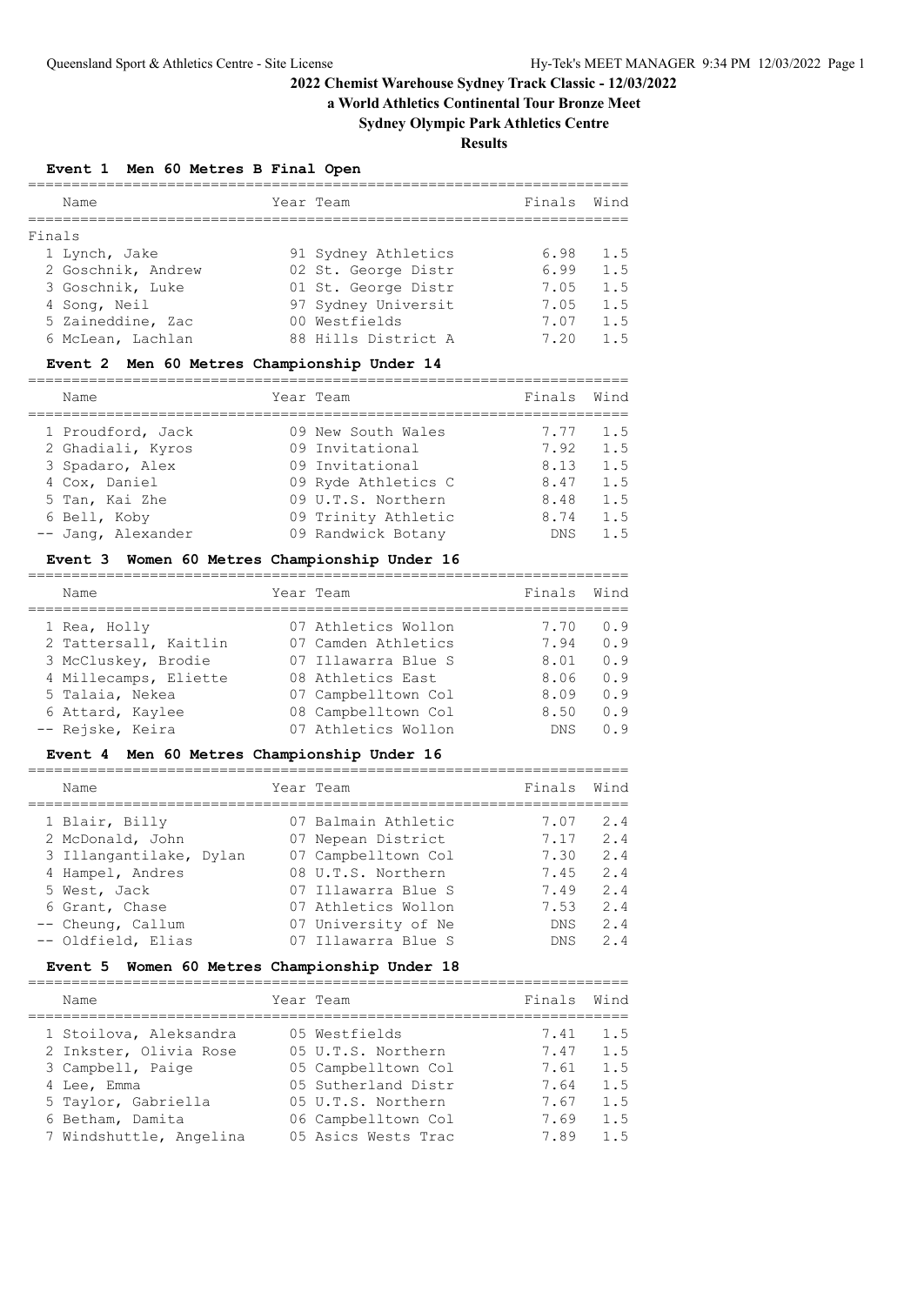**a World Athletics Continental Tour Bronze Meet**

## **Sydney Olympic Park Athletics Centre**

**Results**

**....Event 5 Women 60 Metres Championship Under 18**

-- Tan, Xin Min 06 U.T.S. Northern DNS 1.5

#### **Event 6 Men 60 Metres Championship Under 18**

| Name                                                  | Year Team                                                        | Finals Wind |                                              |
|-------------------------------------------------------|------------------------------------------------------------------|-------------|----------------------------------------------|
| 1 Sultana, Sebastian<br>2 Harris, Alex                | 05 Campbelltown Col<br>05 Camden Athletics                       |             | $6.91 - 1.5$<br>$7.15 - 1.5$                 |
| 3 Brown, Calem<br>4 Hasler, Cody                      | 05 Athletics Wollon<br>06 Camden Athletics                       |             | $7.17 - 1.5$<br>$7.24 -1.5$                  |
| 5 Kumar, Sadheel<br>6 Jones, Aidan<br>7 Taylor, Jacob | 06 Campbelltown Col<br>05 U.T.S. Northern<br>06 Hills District A |             | $7.25 - 1.5$<br>$7.30 - 1.5$<br>$7.32 - 1.5$ |

#### **Event 7 Women 60 Metres Championship Under 20**

| Name                 | Year Team           | Finals Wind |                  |
|----------------------|---------------------|-------------|------------------|
|                      |                     |             |                  |
| 1 Adeniran, Shola    | 04 Westfields       |             | 7.62 1.3         |
| 2 Matthews, Emma     | 03 Camden Athletics | 7.71        | 1.3              |
| 3 Cramer, Elysha     | 03 Sydney Universit | 8.01        | 1.3              |
| 4 Cosgrove, Michaela | 03 Asics Wests Trac | 8.02        | 1.3              |
| -- Fichardt, Georgia | 04 U.T.S. Northern  | DNS.        | $1 \overline{3}$ |

#### **Event 8 Men 60 Metres Championship Under 20**

| Name |                                                                                                                                                                     | Finals                                                                                                                                                                                          | Wind           |
|------|---------------------------------------------------------------------------------------------------------------------------------------------------------------------|-------------------------------------------------------------------------------------------------------------------------------------------------------------------------------------------------|----------------|
|      |                                                                                                                                                                     | 6.82                                                                                                                                                                                            | 2.1            |
|      |                                                                                                                                                                     | 6.91                                                                                                                                                                                            | 2.1            |
|      |                                                                                                                                                                     | 6.95                                                                                                                                                                                            | 2.1            |
|      |                                                                                                                                                                     | 6.97                                                                                                                                                                                            | 2.1            |
|      |                                                                                                                                                                     | 7.05                                                                                                                                                                                            | 2.1            |
|      |                                                                                                                                                                     | 7.10                                                                                                                                                                                            | 2.1            |
|      |                                                                                                                                                                     | 7 21                                                                                                                                                                                            | 2.1            |
|      |                                                                                                                                                                     | <b>DNS</b>                                                                                                                                                                                      | 2 <sub>1</sub> |
|      | 1 Rowe, Jackson<br>2 Ayoade, Joseph<br>3 Calvelo, Nathaniel<br>4 Duggan, Ethan<br>5 Lloyd Jones, Daniel<br>6 Louison-Roe, Jay<br>7 Link, Jett<br>-- Boadu, Emmanuel | Year Team<br>03 Campbelltown Col<br>04 Campbelltown Col<br>03 Camden Athletics<br>03 Nepean District<br>03 U.T.S. Northern<br>03 St. George Distr<br>03 Athletics Wollon<br>03 Campbelltown Col |                |

## **Event 9 Women 60 Metres Championship Para**

| Name                    | Year Team           | Finals | Wind |
|-------------------------|---------------------|--------|------|
|                         |                     |        |      |
| 1 Warton T37, Sybella   | 07 U.T.S. Northern  | 9.64   | 0.3  |
| 2 Lovell T36, Mali      | 04 U.T.S. Northern  | 9.92   | 0.3  |
| 3 Colwell T37, Charlize | 07 Athletics Wollon | 9.97   | 0.3  |
| 4 Joseph T37, Kailyn    | 02 Cherrybrook Seni | 10.03  | 0.3  |
| 5 Colley T36, Tamsin    | 02 Hills District A | 10.25  | 0.3  |
|                         |                     |        |      |

#### **Event 10 Men 60 Metres Championship Para**

| Name                |  | Year Team           |  | Finals Wind |     |  |  |  |  |
|---------------------|--|---------------------|--|-------------|-----|--|--|--|--|
|                     |  |                     |  |             |     |  |  |  |  |
| 1 Newton T20, Zane  |  | 05 Hills District A |  | 8 33 1 0    |     |  |  |  |  |
| 2 Love T35, Jackson |  | 06 Sydney Pacific A |  | 9.14        | 1.0 |  |  |  |  |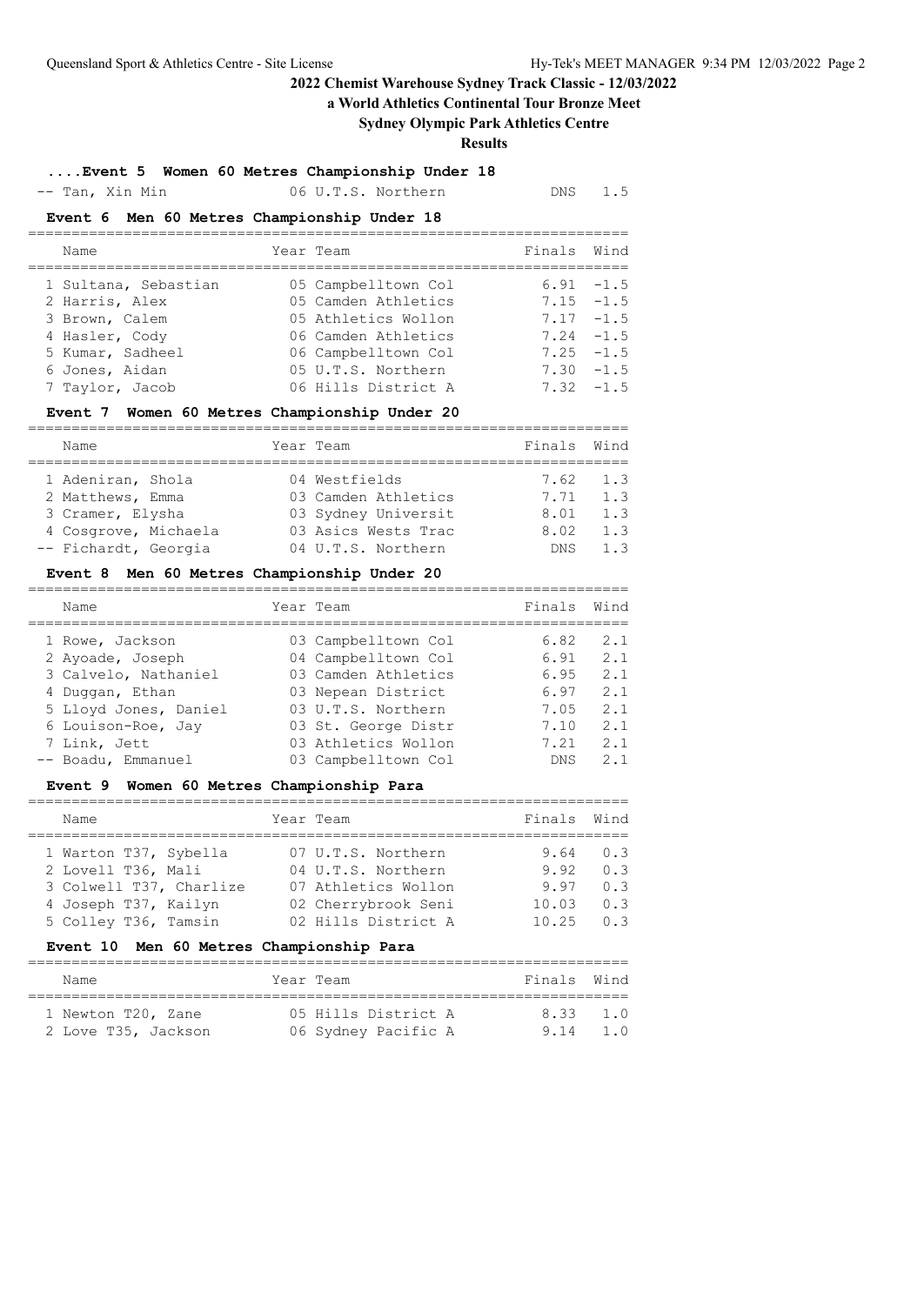# **a World Athletics Continental Tour Bronze Meet**

# **Sydney Olympic Park Athletics Centre**

**Results**

| Event 11 Men Hammer 7.26kg Open                                                            |        |
|--------------------------------------------------------------------------------------------|--------|
| NR: N 79.29m 6/07/2002 Stuart Rendell, ACT<br>WCQ: W 77.50m                                |        |
| Meet: M 74.96m 1994 Sean Carlin, SASI                                                      |        |
| Year Team<br>Name                                                                          | Finals |
| 1 Weatherly, Ned 598 Victoria<br>FOUL 66.04m FOUL 68.71m FOUL 68.74m                       | 68.74m |
| 2 Heyes, Tim 97 New South Wales 68.31m<br>63.15m 68.31m FOUL 65.02m 66.72m 64.68m          |        |
| 3 Brown, William 50 96 New South Wales 64.54m<br>61.39m 64.27m 64.48m 64.54m 64.18m 63.32m |        |
| 4 Kousparis, Costa 96 New South Wales 61.87m<br>61.34m FOUL FOUL 61.87m FOUL 61.48m        |        |
| Event 12 Women Hammer 4kg Open                                                             |        |
| NR: N 71.12m 6/02/2003 Bronwyn Eagles, NSW<br>WCO: W 72.50m                                |        |
| Meet: M 70.55m 2020 Alexandra Hulley, NSW<br>Year Team<br>Name                             | Finals |
| 1 Hulley, Alex 37 New South Wales 68.94m<br>FOUL 68.94m FOUL 66.33m 66.78m 67.21m          |        |
| 2 Palma, Odette 82 Chile<br>48.44m 51.65m 53.13m 49.83m 48.93m 50.27m                      | 53.13m |
| 3 Hester, Caitlyn 59 Queensland<br>FOUL FOUL FOUL FOUL 52.43m FOUL                         | 52.43m |
| 4 Pearson, Alysha   02 New South Wales   51.91m<br>51.91m FOUL 49.60m FOUL FOUL FOUL       |        |
| 5 Roberts, Lara 63 Queensland                                                              | 51.46m |
| FOUL 51.45m FOUL FOUL 51.46m FOUL<br>-- Hardy, Renee<br>03 New South Wales                 |        |

|  | Name                       | Year Team |                     | Finals | Wind   |
|--|----------------------------|-----------|---------------------|--------|--------|
|  | 1 Taddeo, Abbie            |           | 94 Illawong Revesby | 7.47   | $+0.0$ |
|  | 2 Healey, Sarah            |           | 98 Sydney Universit | 7.57   | $+0.0$ |
|  | 3 Pickering, Bronte        |           | 01 U.T.S. Northern  | 7.59   | $+0.0$ |
|  | 4 Johnston-Mitrevska, Jade |           | 01 St. George Distr | 7.70   | $+0.0$ |
|  | 5 Fioravanti, Kiara        |           | 93 Asics Wests Trac | 7.73   | $+0.0$ |
|  | 6 Donofrio, Nicolette      |           | 02 U.T.S. Northern  | 7.79   | $+0.0$ |
|  | 7 Bingham, Gabrielle       |           | 02 Campbelltown Col | 7.84   | $+0.0$ |
|  | 8 Economou, Mia            |           | 01 Sydney Universit | 8.00   | $+0.0$ |
|  | 9 Perry, Monique           |           | 74 U.T.S. Northern  | 8.07   | $+0.0$ |
|  | James, Sarah               |           | 93 Sutherland Distr | 8.11   | $+0.0$ |
|  |                            |           |                     |        |        |

# **Event 14 Men 60 Metres Championship Open**

| Name                  | Year Team           | Finals | Wind         |
|-----------------------|---------------------|--------|--------------|
| 1 Coorey-Ewings, Carl | 98 Epping District  |        | $6.79 - 1.7$ |
| 2 Clabburn, Lewis     | 00 Epping District  |        | $6.90 - 1.7$ |
| 3 Zustovich, Sam      | 02 Athletics Wollon |        | $6.94 -1.7$  |
| 4 Vuong, Kenneth      | 90 Australian C     |        | $6.97 - 1.7$ |
| 5 Striegher, Ethan    | 02 Woolgoolga Athle |        | $6.98 - 1.7$ |
| 6 Jung, Jin Su        | 93 Sydney Universit |        | $6.98 - 1.7$ |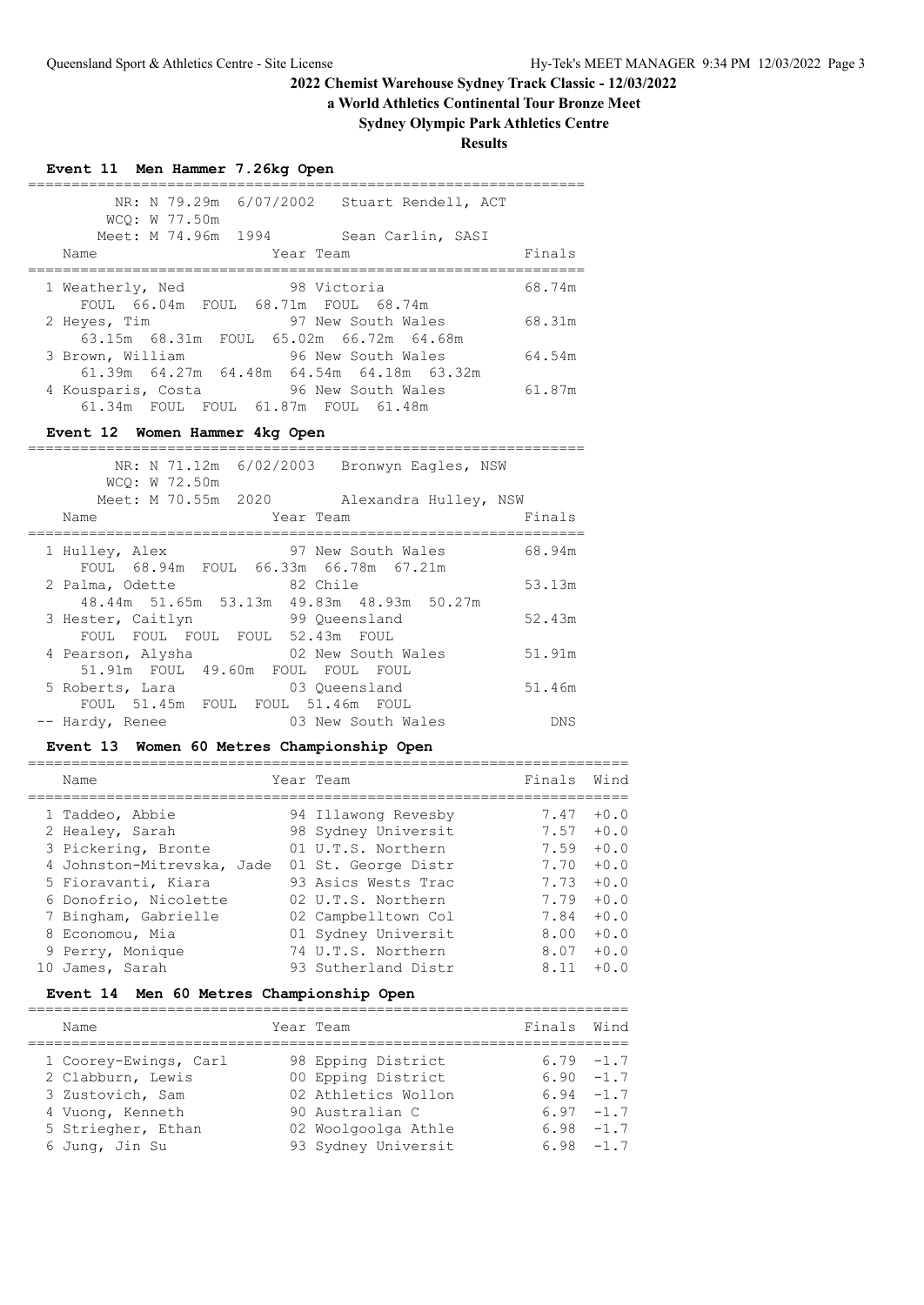**a World Athletics Continental Tour Bronze Meet**

# **Sydney Olympic Park Athletics Centre**

**Results**

| Event 14 Men 60 Metres Championship Open                                             |                                                                                                                                                         |        |  |
|--------------------------------------------------------------------------------------|---------------------------------------------------------------------------------------------------------------------------------------------------------|--------|--|
|                                                                                      | 7 Sullivan, Matt 99 Sydney Universit 6.99 -1.7<br>8 O'Neill, Mitchell 98 Athletics Wollon 7.17 -1.7<br>-- Ius, Christopher 00 Sydney Universit DNS -1.7 |        |  |
| Event 15 Men Pole Vault Open                                                         |                                                                                                                                                         |        |  |
| WCO: W 5.80m                                                                         | NR: N 6.06m 7/02/2009 Steve Hooker, WA                                                                                                                  |        |  |
| Name<br>==============================                                               | Meet: M 5.95m 2009 Steve Hooker, WAIS<br>Year Team                                                                                                      | Finals |  |
| 1 Di Medio, Dalton 00 Victoria<br>4.75 4.85 4.95 5.05 5.15 5.35<br>P P XXO P XXO XXX |                                                                                                                                                         | 5.15m  |  |
| 4.75 4.85 4.95 5.05 5.15<br>P P P XXO XXX                                            | 2 Armstrong, Angus 97 Western Australia 5.05m                                                                                                           |        |  |
| 4.75 4.85 4.95 5.05 5.15<br>P P XO P XXX                                             | 3 Downey, Jack 01 South Australia 4.95m                                                                                                                 |        |  |
| 4 Georgilopoulos, Liam 03 Queensland<br>4.75 4.85 4.95<br>O O XXX                    |                                                                                                                                                         | 4.85m  |  |
| 5 Vincent, Triston 97 Oueensland<br>4.75 4.85 4.95<br>P XXO XXX                      |                                                                                                                                                         | 4.85m  |  |
| -- Harris, Liam<br>4.75<br>XXX                                                       | 97 Victoria                                                                                                                                             | ΝH     |  |

## **Event 16 Men 800 Metres ANSW TTP**

| Name                | Year Team          | Finals  |
|---------------------|--------------------|---------|
| 1 Rodgers, Nic      | 05 New South Wales | 1:54.56 |
| 2 Kitching, Jade    | 06 New South Wales | 1:55.35 |
| 3 Townsend, Lachlan | 03 New South Wales | 1:56.81 |
| 4 Healey, James     | 03 New South Wales | 1:57.31 |
| 5 Meaker, Jonathan  | 05 New South Wales | 1:58.25 |
| 6 Bruntsch, Adam    | 04 New South Wales | 1:58.40 |
| 7 King, Michael     | 05 New South Wales | 2:03.67 |
| 8 Houston, Aaron    | 04 New South Wales | 2:11.21 |

## **Event 18 Men Triple Jump Open**

| WCO: W 17.14m                                                                                                  | NR: N 17.46m 7/08/1982 Ken Lorraway, ACT |                    |                |  |
|----------------------------------------------------------------------------------------------------------------|------------------------------------------|--------------------|----------------|--|
| Meet: M 17.28m 1996                                                                                            |                                          | Andrew Murphy, VIS |                |  |
| Name                                                                                                           | Year Team                                |                    | Finals Wind    |  |
| 1 Ore, Ayo                                                                                                     | 97 Victoria                              |                    | $16.11m - 0.9$ |  |
| $15.82m(0.4)$ $15.73m(-0.6)$ $16.11m(-0.9)$ $FOUL(0.7)$ $15.62m(-0.3)$ $16.02m(+0.0)$                          |                                          |                    |                |  |
| 2 Fakiye, Emmanuel                                                                                             | 97 New South Wales                       |                    | $15.77m$ 1.3   |  |
| $15.46m(0.8)$ FOUL $(-1.4)$ FOUL $(1.0)$ FOUL $(1.5)$ $15.77m(1.3)$ $15.60m(+0.0)$                             |                                          |                    |                |  |
| 3 Konle, Julian                                                                                                | 97 Oueensland                            |                    | $15.68m$ 0.7   |  |
| FOUL $(0.8)$ 14.60m $(0.7)$ 15.22m $(-1.2)$ 15.55m $(0.3)$ FOUL $(0.8)$ 15.68m $(0.7)$                         |                                          |                    |                |  |
| 4 James, Shemaiah                                                                                              | 97 Oueensland                            |                    | $15.62m$ 0.7   |  |
| $15.39$ m $(0.1)$ $15.18$ m $(-0.6)$ $15.50$ m $(0.2)$ $15.45$ m $(-1.0)$ $15.04$ m $(-0.9)$ $15.62$ m $(0.7)$ |                                          |                    |                |  |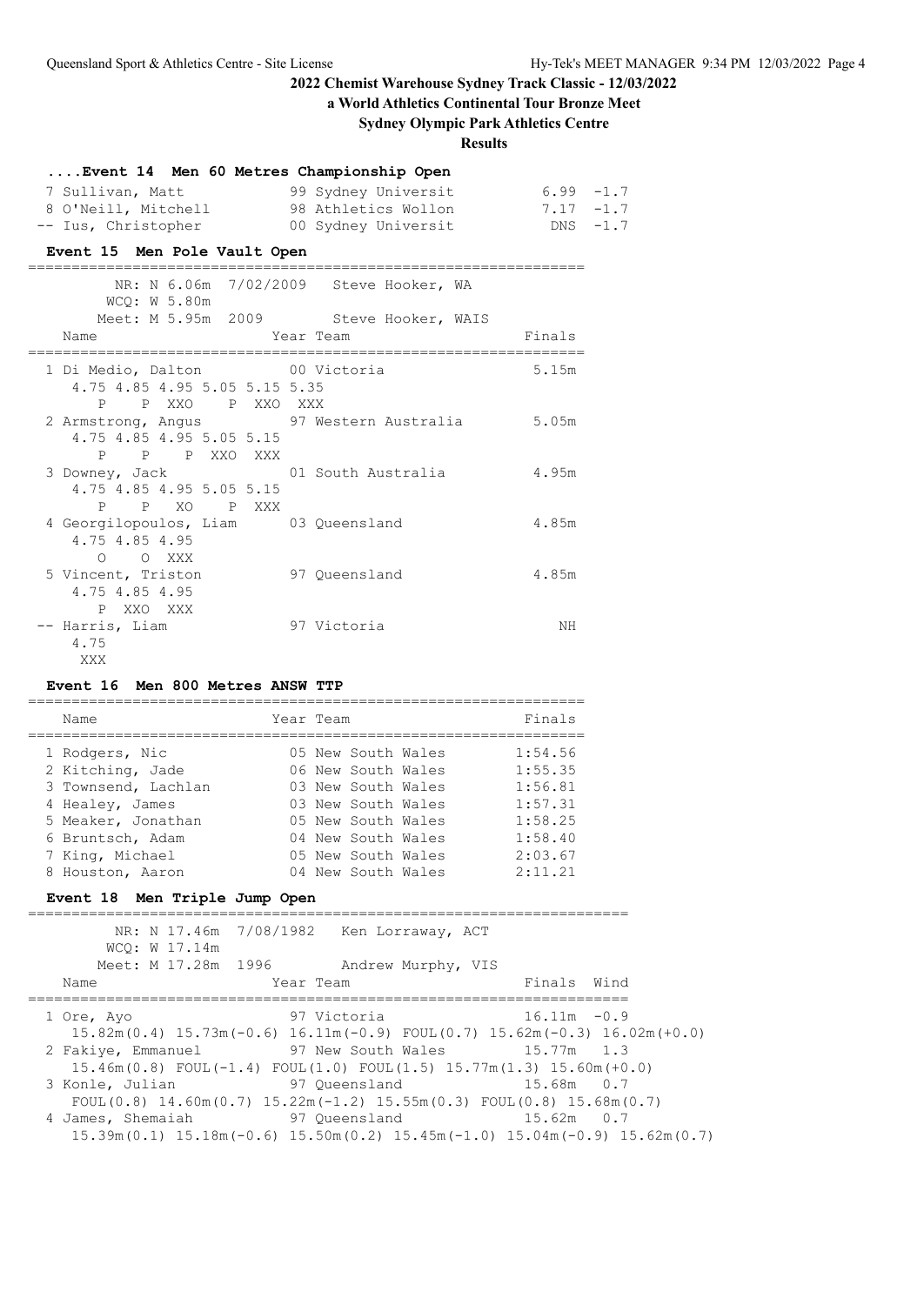**a World Athletics Continental Tour Bronze Meet**

## **Sydney Olympic Park Athletics Centre**

**Results**

## **....Event 18 Men Triple Jump Open**

 5 Marshall, Ryan 02 New South Wales 14.65m -1.0 14.63m(-0.5) 14.41m(0.1) 14.51m(-0.2) FOUL(0.1) FOUL(1.4) 14.65m(-1.0) -- Langat, Kippy 04 New South Wales ND NWI FOUL $(1.2)$  FOUL $(-0.9)$  FOUL $(0.1)$  FOUL $(0.3)$  FOUL $(0.8)$  FOUL $(0.1)$ -- Murphy, Connor 01 New South Wales DNS NWI

#### **Event 19 Men 100 Metres ANSW TTP**

|  | Name                 | Year Team |                    | Finals        | Wind   |
|--|----------------------|-----------|--------------------|---------------|--------|
|  | 1 Sultana, Sebastian |           | 05 New South Wales | 10.75         | $-0.4$ |
|  | 2 Kabba, Rashid      |           | 05 New South Wales | 10.91         | $-0.4$ |
|  | 3 Ghisso, Sebastian  |           | 05 New South Wales | 10.93         | $-0.4$ |
|  | 4 Kumar, Sadheel     |           | 06 New South Wales | 11.32         | $-0.4$ |
|  | 5 Hayter, Jake       |           | 06 New South Wales | $11.43 - 0.4$ |        |
|  | 6 Balic, Ivan        |           | 06 New South Wales | 11.51         | $-0.4$ |
|  | -- Bond, Connor      |           | 03 New South Wales | DNS.          | $-0.4$ |
|  | -- Zhao, Pengfei     |           | 05 New South Wales | DNS.          | $-0.4$ |
|  | -- Moir, William     |           | 04 New South Wales | DNS.          | $-0.4$ |
|  |                      |           |                    |               |        |

#### **Event 20 Women 100 Metres ANSW TTP**

|  | Name                   | Year Team          | Finals Wind   |  |
|--|------------------------|--------------------|---------------|--|
|  | 1 Inkster, Olivia Rose | 05 New South Wales | $11.88 - 0.8$ |  |
|  | 2 Taylor, Gabby        | 05 New South Wales | $12.12 - 0.8$ |  |
|  | 3 Pickering, Bronte    | 01 U.T.S. Northern | $12.18 - 0.8$ |  |
|  | 4 Lee, Emma            | 05 New South Wales | $12.19 - 0.8$ |  |
|  | 5 Adeniran, Shola      | 04 New South Wales | $12.22 - 0.8$ |  |
|  | 6 Skelton, Tiahna      | 03 New South Wales | $12.68 - 0.8$ |  |
|  | 7 Moore, Kailee        | 04 New South Wales | $12.70 - 0.8$ |  |
|  |                        |                    |               |  |

#### **Event 21 Men 100 Metres Para ANSW TTP**

| Name                |  |           | Finals Wind                                                                          |  |
|---------------------|--|-----------|--------------------------------------------------------------------------------------|--|
|                     |  |           |                                                                                      |  |
| 1 Tirado T13, James |  |           | $12.01 - 0.5$                                                                        |  |
| 2 Newton T20, Zane  |  |           | $13.32 - 0.5$                                                                        |  |
| 3 Love T35, Jackson |  |           | $15.20 - 0.5$                                                                        |  |
| 4 Ryan T54, Cormac  |  |           | $18.19 - 0.5$                                                                        |  |
|                     |  | Year Team | 02 New South Wales<br>05 New South Wales<br>06 New South Wales<br>06 New South Wales |  |

#### **Event 22 Women 100 Metres Para ANSW TTP**

| Name                    |                            |           |                                                                                                                                                                                                    | Finals Wind                                                         |
|-------------------------|----------------------------|-----------|----------------------------------------------------------------------------------------------------------------------------------------------------------------------------------------------------|---------------------------------------------------------------------|
| 1 Cooper T38, Indi      |                            |           |                                                                                                                                                                                                    | $-2.0$                                                              |
| 2 Warton T37, Sybella   |                            |           |                                                                                                                                                                                                    | $-2.0$                                                              |
| 3 Lovell T36, Mali      |                            |           |                                                                                                                                                                                                    | $-2.0$                                                              |
| 4 Colwell T37, Charlize |                            |           |                                                                                                                                                                                                    | $-2.0$                                                              |
| 5 Joseph T37, Kailyn    |                            |           |                                                                                                                                                                                                    | $-2.0$                                                              |
| 6 Colley T36, Tamsin    |                            |           |                                                                                                                                                                                                    | $-2.0$                                                              |
| 7 Giddings T35, Summer  |                            |           |                                                                                                                                                                                                    | $-2.0$                                                              |
|                         |                            |           |                                                                                                                                                                                                    | $24.76 - 2.0$                                                       |
| -- Harrison T37, Lainee |                            |           |                                                                                                                                                                                                    | $-2.0$                                                              |
|                         | 8 Clifton-Bligh T33, Sarah | Year Team | 05 New South Wales<br>07 New South Wales<br>04 New South Wales<br>07 New South Wales<br>02 New South Wales<br>02 New South Wales<br>02 New South Wales<br>04 New South Wales<br>04 New South Wales | 14.29<br>15.28<br>15.68<br>15.87<br>16.31<br>16.38<br>19.29<br>DNS. |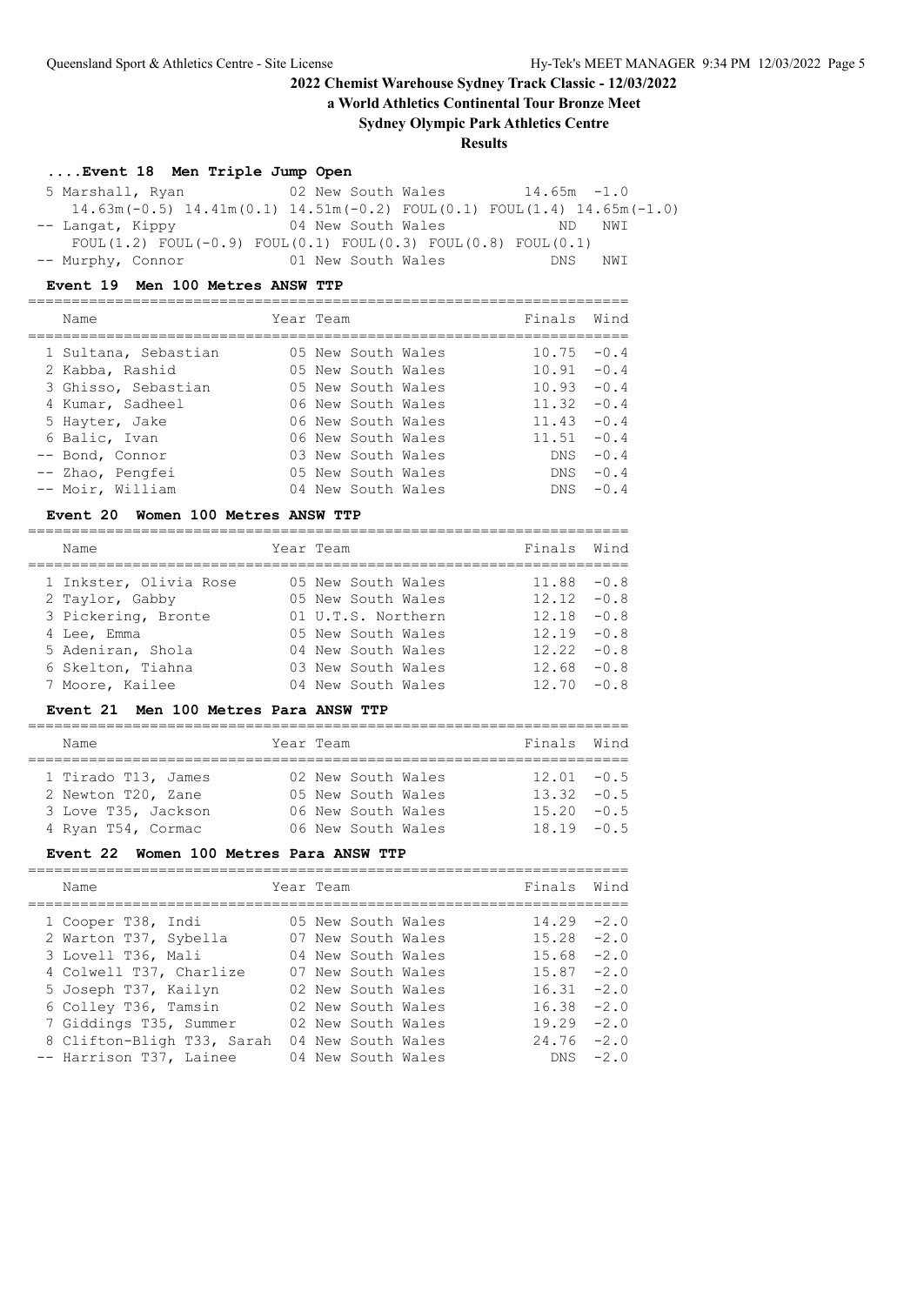# **a World Athletics Continental Tour Bronze Meet**

**Sydney Olympic Park Athletics Centre**

**Results**

**Event 23 Men 800 Metres Race 2**

| Meet: M 1:44.80 2011<br>Name | Year Team | NR: N 1:44.11 1/08/2021 Peter Bol, WA<br>David Rudisha, KEN | Finals  |
|------------------------------|-----------|-------------------------------------------------------------|---------|
|                              |           |                                                             |         |
| 1 Micallef, Jared            |           | 98 Oueensland                                               | 1:48.57 |
| 2 McGown, Riley              |           | 96 Australian C                                             | 1:49.27 |
| 3 May, Harry                 |           | 92 South Australia                                          | 1:49.85 |
| 4 Perrott, Jye               |           | 98 New South Wales                                          | 1:50.03 |
| 5 Cohen, Mason               |           | 96 New South Wales                                          | 1:50.73 |
| 6 Amekata, Degras            |           | 01 South Australia                                          | 1:51.21 |
| 7 Todd, Hayden               |           | 05 Australian C                                             | 1:51.44 |
| 8 Pettigrew, Alex            |           | 92 New South Wales                                          | 1:51.95 |
| 9 Tatezawa, Ryoji            |           | 97 Japan                                                    | 1:52.49 |
| -- Virgona (Pace), Thomas    |           | 02 New South Wales                                          | DNF     |
| -- Young, Luke               |           | 01 New South Wales                                          | DNS     |
|                              |           |                                                             |         |

# **Event 24 Men 3000 Metres Nat Final 2 Open**

| Meet: M 7:39.22 1999<br>Name | NR: N 7:28.02 17/09/2020 Stewart McSweyn, TAS<br>Luke Kipkosqei, KEN<br>Year Team | Finals  |
|------------------------------|-----------------------------------------------------------------------------------|---------|
| 1 Johnson, Joshua            | 92 New South Wales                                                                | 8:08.82 |
| 2 Buckeridge, Douglas        | 03 Victoria                                                                       | 8:11.35 |
| 3 Burgess, Joe               | 96 New South Wales                                                                | 8:11.79 |
| 4 McLennan, Jordan           | 95 Oueensland                                                                     | 8:13.07 |
| 5 Murzecki-Hince, Bailey     | 98 Tasmania                                                                       | 8:18.44 |
| 6 Beischer, Edward           | 99 Victoria                                                                       | 8:19.87 |
| 7 Beischer, Benjamin         | 01 Victoria                                                                       | 8:20.21 |
| 8 Paterson-Wright, Jaxon     | 02 Oueensland                                                                     | 8:28.87 |
| 9 Garbelotto, William        | 03 Victoria                                                                       | 8:32.18 |
| 10 Rogers, Charlie           | 04 Victoria                                                                       | 8:44.53 |
| -- Gorman (Pace), Cameron    | 04 Victoria                                                                       | DNF     |
| -- Roeger T46, Michael       | 88 South Australia                                                                | DNS     |
| -- Spiessberger-Parker, Arr  | 96 New South Wales                                                                | DNS     |
| -- Craig, Peyton             | 05 Oueensland                                                                     | DNS     |

# **Event 25 Women Shot Put 4.00kg Open**

| WCO: W 18.50m                             | NR: N 19.74m 14/07/1984 Gael Martin, VIC |        |
|-------------------------------------------|------------------------------------------|--------|
| Meet: M 20.67m 2012                       | Valerie Adams, NZL                       |        |
| Name                                      | Year Team                                | Finals |
|                                           |                                          |        |
| 1 Shokry, Sally                           | 00 New South Wales                       | 13.69m |
| 12.88m 13.37m 13.14m 13.27m 13.14m 13.69m |                                          |        |
| 2 Thorpe, Sarah                           | 99 Oueensland                            | 13.51m |
| 12.08m 12.02m 13.11m 12.87m 13.07m 13.51m |                                          |        |
| 3 Pearson, Alysha                         | 02 New South Wales                       | 13.38m |
| FOUL 12.52m 12.93m 13.38m FOUL 12.49m     |                                          |        |
| 4 Coulter, Kaitlyn 64 New South Wales     |                                          | 13.04m |
| 12.31m 12.44m 13.04m 12.60m 12.46m 11.78m |                                          |        |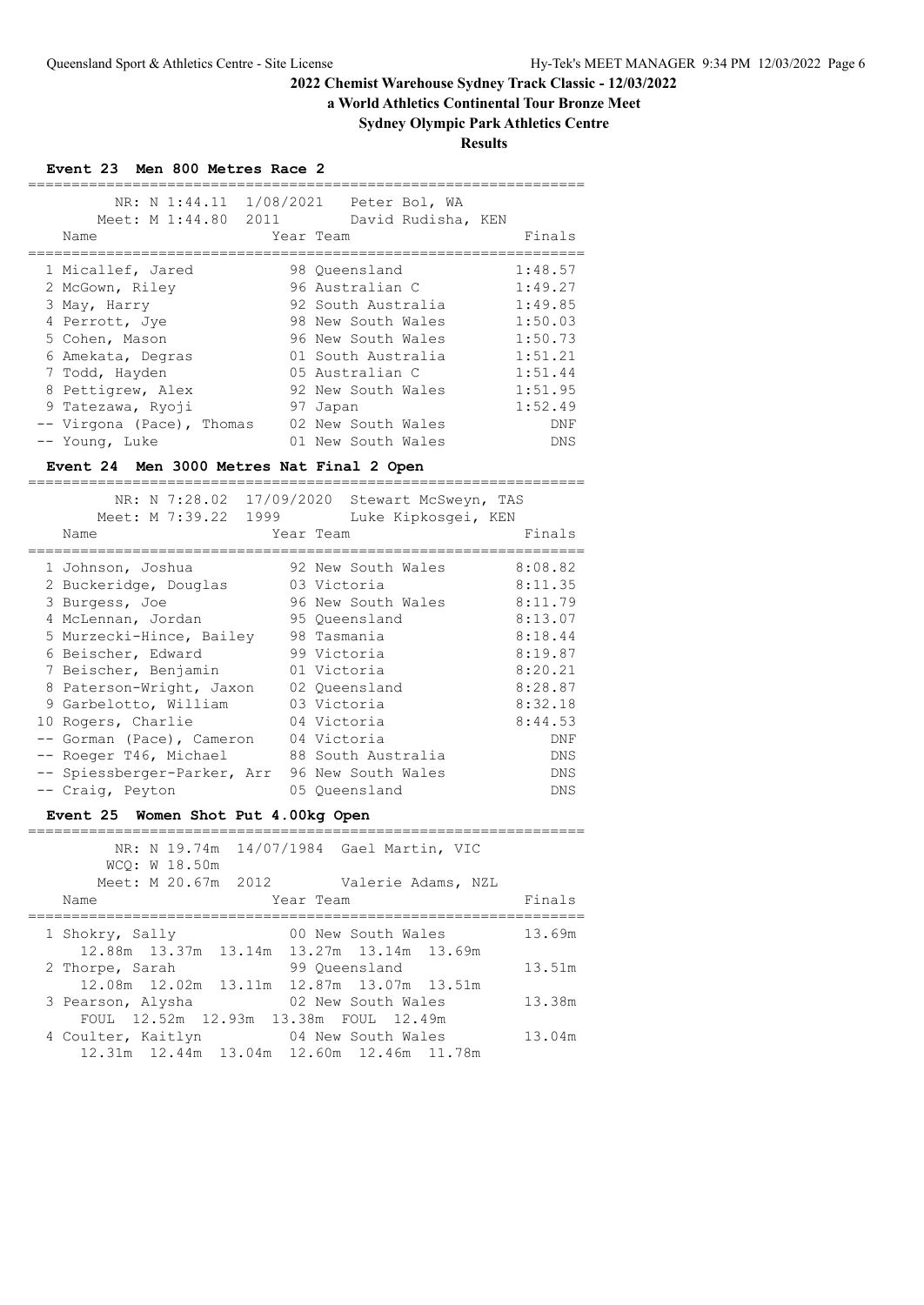**a World Athletics Continental Tour Bronze Meet**

# **Sydney Olympic Park Athletics Centre**

**Results**

| Event 26 Women Triple Jump Open                                                                                                                                         |            |                                             |                          |            |                  |
|-------------------------------------------------------------------------------------------------------------------------------------------------------------------------|------------|---------------------------------------------|--------------------------|------------|------------------|
| WCQ: W 14.32m                                                                                                                                                           |            | NR: N 14.04m 9/03/2002 Nicole Mladenis, WA  |                          |            |                  |
| Meet: M 13.52m 2016 Nneka Okpala, NZL                                                                                                                                   |            |                                             |                          |            |                  |
| Name                                                                                                                                                                    | Year Team  | _____________________________               | Finals Wind              |            |                  |
| 1 Owusu, Desleigh 61 New South Wales<br>$12.71m(0.2)$ $12.84m(0.3)$ $FOUL(+0.0)$ $FOUL(0.5)$ $13.18m(0.2)$ $13.11m(-0.4)$<br>2 Parmegiani, Annabelle 97 New South Wales |            |                                             | 13.18m 0.2<br>12.88m 0.2 |            |                  |
| $12.50\text{m}$ (+0.0) $12.74\text{m}$ (0.8) $12.60\text{m}$ (-0.1) $12.61\text{m}$ (0.4) $12.58\text{m}$ (0.9) $12.88\text{m}$ (0.2)<br>3 Harper, Jessie               |            | 96 Queensland                               | $12.66m$ 0.3             |            |                  |
| $12.54m(-0.5)$ FOUL $(0.1)$ $12.64m(-0.2)$ FOUL $(0.6)$ $12.00m(0.6)$ $12.66m(0.3)$                                                                                     |            |                                             |                          |            |                  |
| 4 McGill, Charlotte<br>FOUL $(0.2)$ 12.52m $(0.4)$ FOUL $(-0.1)$ FOUL $(0.3)$ FOUL $(-0.2)$ 11.08m $(0.6)$                                                              |            | 02 New South Wales 12.52m 0.4               |                          |            |                  |
| 5 Ellis, Emilaya (02 South Australia (12.13m) 0.6                                                                                                                       |            |                                             |                          |            |                  |
| $12.01m(0.2)$ $12.01m(-0.5)$ $12.13m(0.6)$ $FOUL(0.3)$ $FOUL(0.1)$ $FOUL(-0.2)$                                                                                         |            | 99 Victoria                                 |                          |            |                  |
| -- Grenade, Chloe                                                                                                                                                       |            |                                             | DNS                      | NWI        |                  |
| Event 27 Women High Jump Open                                                                                                                                           |            |                                             |                          |            |                  |
|                                                                                                                                                                         |            | NR: N 2.02m 7/08/2021 Nicola McDermott, NSW |                          |            |                  |
| WCO: W 1.96m<br>Meet: M 1.94m                                                                                                                                           |            | Eleanor Patterson / Nicola Mc               |                          |            |                  |
| Name                                                                                                                                                                    | Year Team  |                                             | Finals                   |            |                  |
| 1 O'Hagan, Keeley 54 New Zealand<br>1.63 1.68 1.73 1.78 1.82                                                                                                            |            |                                             | 1.80m Jump off 1.80m     |            |                  |
| P O O XXX<br>$\mathbf{P}$<br>2 Whelan, Emily 60 New South Wales 1.78m<br>1.63 1.68 1.73 1.78 1.82<br>0 0 0 0 XXX                                                        |            |                                             |                          |            |                  |
| 3 Stolberg, Toby<br>1.63 1.68 1.73 1.78<br>P<br>XO OXXX                                                                                                                 |            | 06 Queensland                               | 1.73m                    |            |                  |
| 4 Harrison, Alexandra 03 New South Wales<br>1.63 1.68 1.73 1.78<br>Ρ<br>O XO XXX                                                                                        |            |                                             | 1.73m                    |            |                  |
| 5 Burnett, Alysha<br>1.63 1.68 1.73<br>P<br>XO XXX                                                                                                                      |            | 97 New South Wales 1.68m                    |                          |            |                  |
| -- West, Tori                                                                                                                                                           |            | 95 New South Wales                          | DNS                      |            |                  |
| -- Skelton, Imogen                                                                                                                                                      |            | 00 New Zealand                              | DNS                      |            |                  |
| Event 28 Men 110 Metres Hurdles 1.067m Open                                                                                                                             |            |                                             |                          |            |                  |
| NR: N 13.29<br>WCQ: W 13.32                                                                                                                                             | 11/08/1995 | Kyle Vander-Kuyp, VIC                       | =======================  |            |                  |
| Meet: M 13.29<br>2009                                                                                                                                                   |            | David Oliver, USA                           |                          |            |                  |
| Name                                                                                                                                                                    | Year Team  |                                             | Finals                   | Wind       |                  |
| 1 Hough, Nick                                                                                                                                                           |            | 93 New South Wales                          | 13.75                    | 0.2        |                  |
| 2 Willis, Tayleb                                                                                                                                                        |            | 03 Victoria                                 | 13.76                    |            | 0.2 0.991m       |
| 3 McCorry, Jacob                                                                                                                                                        |            | 97 Queensland                               | 13.89                    | 0.2        |                  |
| 4 Dubler, Cedric<br>5 Hurwood, Sam                                                                                                                                      |            | 95 Queensland<br>01 Queensland              | 13.91<br>14.01           | 0.2<br>0.2 |                  |
| 6 Golubovic, Daniel                                                                                                                                                     |            | 93 Queensland                               | 14.02                    | 0.2        |                  |
| 7 Diamond, Alec                                                                                                                                                         |            | 97 New South Wales                          | 14.36                    | 0.2        |                  |
| 8 Neale, Ryan                                                                                                                                                           |            | 98 Queensland                               | 15.05                    | 0.2        |                  |
| -- Lightfoot, Mitch                                                                                                                                                     |            | 03 New South Wales                          | DQ                       |            | 0.2 Rule TR 16.8 |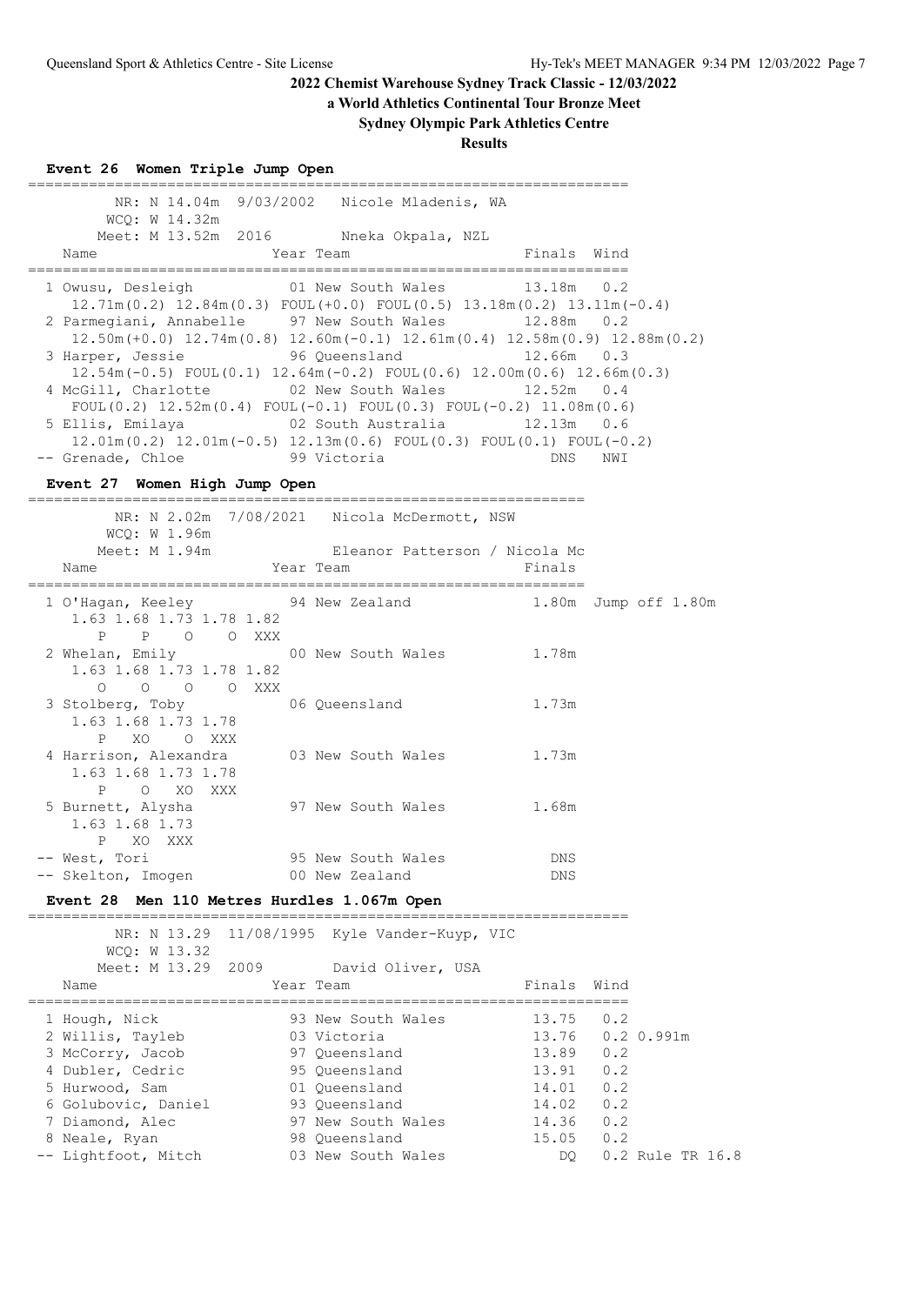# **a World Athletics Continental Tour Bronze Meet**

# **Sydney Olympic Park Athletics Centre**

**Results**

| Event 29 Women Pole Vault Open                                                                                               |                                                                                                |                                |            |                      |
|------------------------------------------------------------------------------------------------------------------------------|------------------------------------------------------------------------------------------------|--------------------------------|------------|----------------------|
| WCQ: W 4.70m<br>Name                                                                                                         | NR: N 4.82m 13/03/2021 Nina Kennedy, WA<br>Meet: M 4.82m 2021 Nina Kennedy, WA<br>Year Team    | Finals                         |            |                      |
| 1 Smallacombe, Courtney 91 South Australia 4.15m<br>3.55 3.70 3.85 3.95 4.05 4.15 4.25<br>Ρ                                  |                                                                                                |                                |            |                      |
| P XO XO O XO XXX<br>2 Scroop, Jamie 68 South Australia 4.15m<br>3.55 3.70 3.85 3.95 4.05 4.15 4.25<br>P P XXO XO XO XXX<br>P |                                                                                                |                                |            |                      |
| 3 Lawson, Madeline 56 South Australia 54.05m<br>3.55 3.70 3.85 3.95 4.05 4.15<br>P XO XXO XO XXX<br>P                        |                                                                                                |                                |            |                      |
| 4 Corney, Raphaela 61 Tasmania<br>3.55 3.70 3.85 3.95 4.05 4.15<br>$\mathbf{P}$<br>O XO O XXO XXX                            |                                                                                                | 4.05m                          |            |                      |
| 5 Gross, Olivia<br>3.55 3.70 3.85<br>P O XXX                                                                                 | 01 Western Australia 3.70m                                                                     |                                |            |                      |
| 6 Baral, Elizabeth 98 New South Wales 3.55m<br>3.55 3.70<br>O XXX                                                            |                                                                                                |                                |            |                      |
| Event 30 Women 100 Metres Hurdles 0.838m Open                                                                                |                                                                                                |                                |            |                      |
| WCQ: W 12.84<br>Name                                                                                                         | NR: N 12.28 3/09/2011 Sally Pearson, QLD<br>Meet: M 12.66 2012 Sally Pearosn, QAS<br>Year Team | Finals Wind                    |            |                      |
| 1 Clay, Liz<br>2 Mucci, Celeste 99 Victoria                                                                                  | 95 Queensland<br>$12.92 - 0.2$                                                                 | $13.02 - 0.2$                  |            |                      |
| 3 Taddeo, Abbie                                                                                                              | 94 New South Wales 13.25 -0.2                                                                  |                                |            |                      |
|                                                                                                                              |                                                                                                | $13.38 - 0.2$<br>$13.60 - 0.2$ |            |                      |
|                                                                                                                              |                                                                                                |                                |            |                      |
| 6 Fichardt, Georgia and 1992 New South Wales<br>7 Cibei, Sophia and 1992 New South Wales<br>19.52 -0.2                       |                                                                                                |                                |            |                      |
| -- Amidzovski, Delta 66 New South Wales                                                                                      |                                                                                                |                                |            | DQ -0.2 Rule TR 22.6 |
| -- West, Tori                                                                                                                |                                                                                                |                                |            |                      |
|                                                                                                                              | 95 New South Wales                                                                             |                                | $DNS -0.2$ |                      |
| Event 31 Men 800 Metres Open                                                                                                 |                                                                                                |                                |            |                      |
| NR: N 1:44.11 1/08/2021<br>WCQ: W 1:45.20                                                                                    | Peter Bol, WA                                                                                  |                                |            |                      |
| Meet: M 1:44.80<br>2011<br>Name                                                                                              | David Rudisha, KEN<br>Year Team                                                                | Finals                         |            |                      |
| 1 Bol, Peter                                                                                                                 | 94 Western Australia                                                                           | 1:46.03                        |            |                      |
| 2 Preston, James                                                                                                             | 97 New Zealand                                                                                 | 1:46.25                        |            |                      |
| 3 Kaneko, Mikuto                                                                                                             | 01 Japan                                                                                       | 1:47.29                        |            |                      |
| 4 Mathas, Brad                                                                                                               | 93 New Zealand                                                                                 | 1:47.42                        |            |                      |
| 5 Jeffreson, Charlie                                                                                                         | 04 New South Wales                                                                             | 1:47.60                        |            |                      |
| 6 Lunn, Jack                                                                                                                 | 01 Victoria                                                                                    | 1:47.67                        |            |                      |
| 7 Deng, Joseph<br>8 Riseley, Jeff                                                                                            | 98 Victoria<br>86 Victoria                                                                     | 1:50.44<br>1:53.98             |            |                      |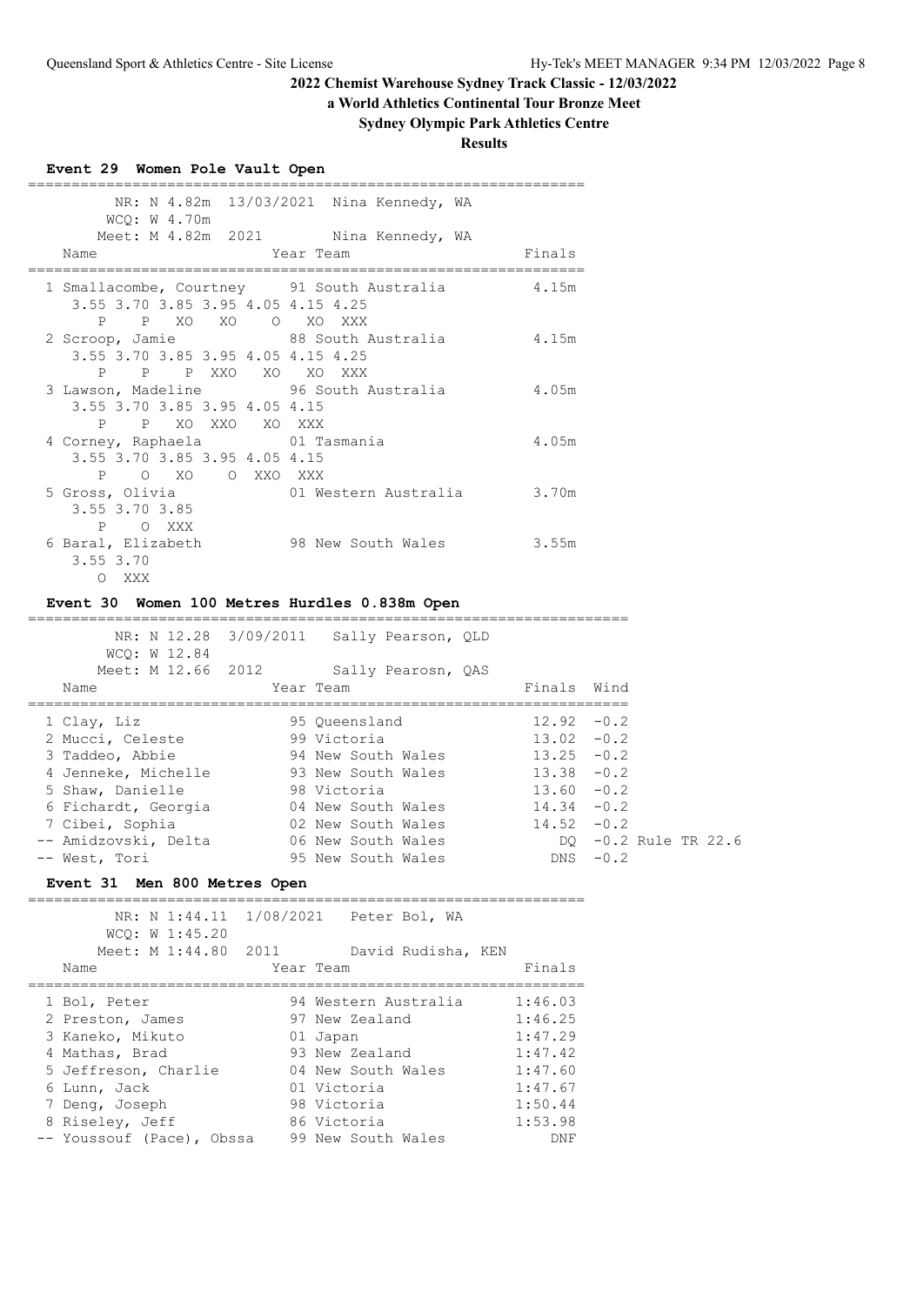**a World Athletics Continental Tour Bronze Meet**

# **Sydney Olympic Park Athletics Centre**

**Results**

| Event 32 Women 800 Metres Open                                     |                                           |         |
|--------------------------------------------------------------------|-------------------------------------------|---------|
| NR: N 1:58.09<br>WCQ: W 1:59.50                                    | 20/06/2021 Catriona Bisset, VIC           |         |
| Meet: M 1:59.59 2008                                               | Tamsyn Lewis, VIC                         |         |
| Name                                                               | Year Team                                 | Finals  |
| 1 Oboya, Bendere                                                   | 00 New South Wales                        | 2:01.92 |
| 2 Hollingsworth, Claudia 05 Victoria                               |                                           | 2:02.34 |
| 3 Kirsopp-Cole, Tess                                               | 99 Victoria                               | 2:02.64 |
| 4 Sanford, Ellie                                                   | 97 Victoria                               | 2:03.08 |
| 5 Griffith, Georgia                                                | 96 Victoria                               | 2:03.27 |
| 6 Billings, Sarah                                                  | 98 Victoria<br>04 New South Wales         | 2:03.28 |
| 7 Kitching, Hayley<br>8 Philippe, Emma                             | 97 Western Australia 2:04.35              | 2:03.87 |
| 9 Monk, Montana                                                    | 04 New South Wales                        | 2:04.70 |
| 10 Roff, Lora                                                      | 89 New South Wales                        | 2:06.93 |
| -- Ryan (Pace), Matilda 02 New South Wales                         |                                           | DNF     |
| Event 33 Men High Jump Open                                        |                                           |         |
| ===========                                                        |                                           |         |
| NR: N 2.36m<br>WCQ: W 2.33m                                        | Tim Forsyth / Brandon Starc,              |         |
|                                                                    | Meet: M 2.31m 1998 Charles Austin, USA    |         |
| Name                                                               | Year Team                                 | Finals  |
| 1 Baden, Joel                                                      | 96 Victoria                               | 2.24m   |
| 1.96 2.01 2.06 2.11 2.16 2.20 2.24 2.28                            |                                           |         |
| $\mathbf{P}$<br>$\overline{P}$                                     | P P XO O XXO XXX                          |         |
| 2 Reath, Yual                                                      | 00 Victoria                               | 2.16m   |
| 1.96 2.01 2.06 2.11 2.16 2.20                                      |                                           |         |
| O XO O XO XXX<br>P                                                 |                                           |         |
| 3 Thomsen - Ajayi, Simi 00 Queensland                              |                                           | 2.16m   |
| 1.96 2.01 2.06 2.11 2.16 2.20<br>O XXO XXX<br>$\mathbf{P}$<br>O XO |                                           |         |
| 4 Sato, Ryo                                                        | 94 Japan                                  | 2.11m   |
| 1.96 2.01 2.06 2.11 2.16 2.20                                      |                                           |         |
| O O XPP XX<br>$\mathbf{P}$<br>$\mathsf{P}$                         |                                           |         |
| 5 Miers, Oscar                                                     | 01 Queensland                             | 2.11m   |
| 1.96 2.01 2.06 2.11                                                |                                           |         |
| P<br>$\Omega$<br>$\circ$<br>- XXO                                  |                                           |         |
| 6 Holmes, Darcy                                                    | 04 New South Wales                        | 2.06m   |
| 1.96 2.01 2.06 2.11                                                |                                           |         |
| XO XXO XXX<br>$\Omega$<br>7 Clark, Angus                           | 01 New South Wales                        | 2.06m   |
| 1.96 2.01 2.06 2.11                                                |                                           |         |
| XO<br>XO<br>P<br>XXX                                               |                                           |         |
| 8 Dubler, Cedric                                                   | 95 Queensland                             | 2.01m   |
| 1.96 2.01 2.06                                                     |                                           |         |
| O XXX<br>$\circ$                                                   |                                           |         |
| Event 34 Women Discus 1.00kg Open                                  |                                           |         |
| =========================                                          |                                           |         |
|                                                                    |                                           |         |
|                                                                    | NR: N 69.64m 13/08/2017 Dani Samuels, NSW |         |
| WCQ: W 63.50m<br>Meet: M 66.21m 2015                               | Dani Samuels, NSW                         |         |

 1 Lally, Jade 87 Great Britai 59.90m 59.01m FOUL 58.98m 57.55m 58.23m 59.90m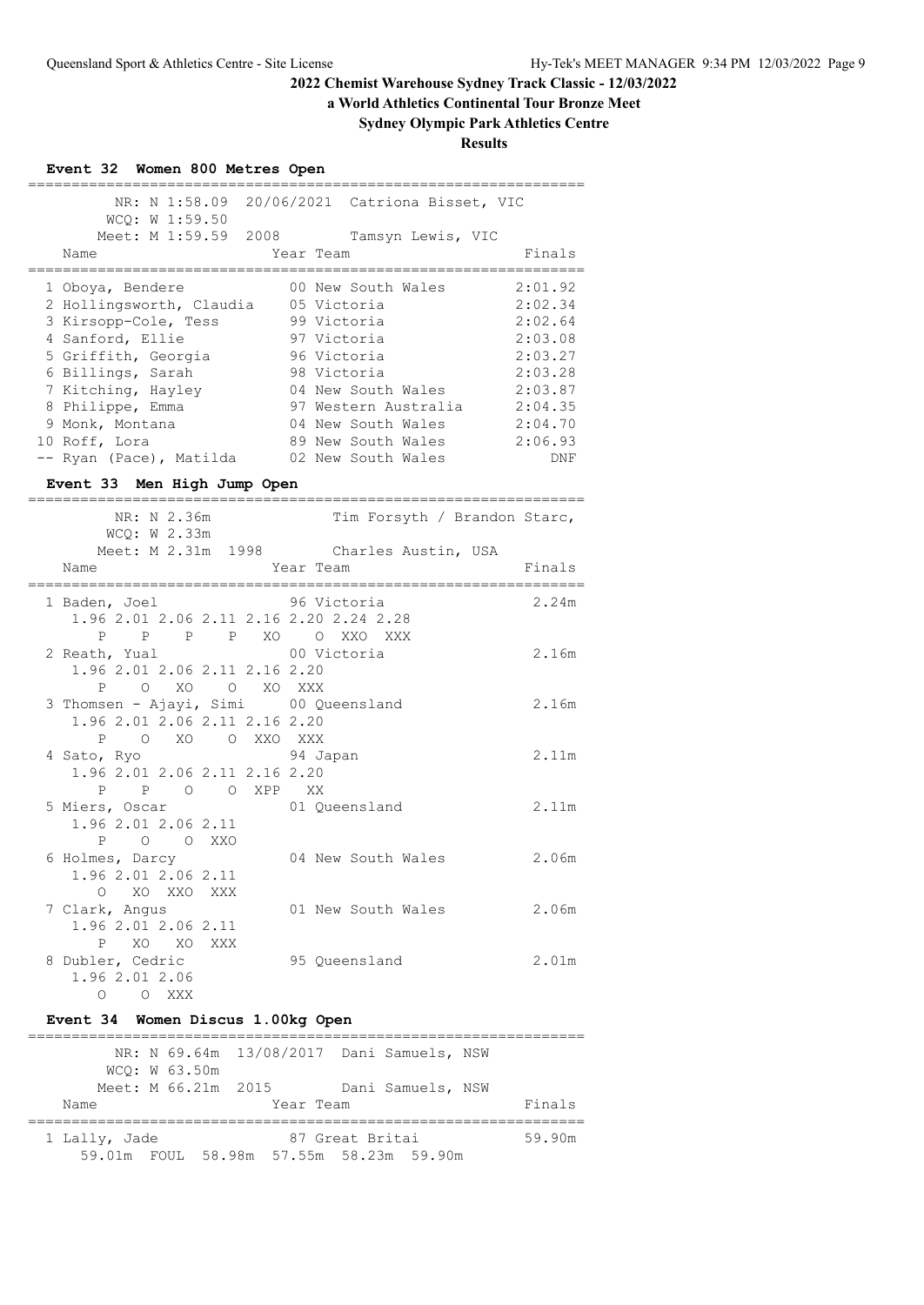**a World Athletics Continental Tour Bronze Meet**

## **Sydney Olympic Park Athletics Centre**

**Results**

# **....Event 34 Women Discus 1.00kg Open**

| 2 Gollshewsky, Taryn | 93 Oueensland                             | 55.52m |
|----------------------|-------------------------------------------|--------|
|                      | 52.71m 55.52m 54.76m FOUL FOUL FOUL       |        |
| 3 Raikiwasa, Marley  | 05 South Australia                        | 50.21m |
|                      | 45.58m 50.21m FOUL 47.00m 47.78m 47.14m   |        |
| 4 Shokry, Sally      | 00 New South Wales                        | 47.77m |
|                      | 44.05m 46.55m 45.86m 47.77m 42.29m 42.11m |        |
| 5 Peace, Samantha    | 98 New South Wales                        | 47.29m |
|                      | 45.14m 39.27m 47.29m 46.11m 46.94m 46.49m |        |
|                      | 6 Blackstock, Ashlyn 04 New South Wales   | 45.99m |
|                      | FOUL 45.99m 43.25m 43.20m FOUL 43.76m     |        |

# **Event 35 Men Discus 2.00kg Open**

|                                         |               | NR: N 68.20m 10/05/2017 Benn Harradine, VIC |               |  |
|-----------------------------------------|---------------|---------------------------------------------|---------------|--|
| WCO: W 66.00m                           |               |                                             |               |  |
|                                         |               | Meet: M 64.23m 2020 Matthew Denny, QLD      |               |  |
| Name                                    | Year Team     |                                             | Finals        |  |
|                                         |               |                                             |               |  |
| 1 Denny, Matthew                        | 96 Oueensland |                                             | 64.64mM       |  |
| 62.76m FOUL 64.09m 61.74m 62.73m 64.64m |               |                                             |               |  |
| 2 Miller, Darcy 64 South Australia      |               |                                             | 56.38m 1.75kg |  |
| 54.06m 54.81m 55.56m 53.94m FOUL 56.38m |               |                                             |               |  |
| 3 Nolan, Bryce                          |               | 04 New South Wales                          | 49.58m 1.75kg |  |
| FOUL 49.58m 48.37m 47.11m FOUL FOUL     |               |                                             |               |  |
| 4 Golubovic, Daniel 93 Queensland       |               |                                             | 47.17m        |  |
|                                         |               | 44.09m 47.17m 45.75m 45.60m 43.26m 46.07m   |               |  |
| 5 Mellor, Jackson 63 Tasmania           |               |                                             | 45.43m 1.75kg |  |
| 43.97m 44.49m 44.67m 44.08m FOUL 45.43m |               |                                             |               |  |
| 6 Diamond, Alec 67 New South Wales      |               |                                             | 45.15m        |  |
| 43.74m FOUL 45.15m 45.07m FOUL FOUL     |               |                                             |               |  |
|                                         |               |                                             |               |  |

## **Event 36 Men 400 Metres Open**

| Meet: M 44.86 2010<br>Name | Ben Offereins, WAIS<br>Year Team | Finals |
|----------------------------|----------------------------------|--------|
| 1 Beck, Alex               | 92 Oueensland                    | 46.24  |
| 2 Halpin, Ian              | 93 New South Wales               | 46.48  |
| 3 Rorison, Callum          | 01 Oueensland                    | 46.92  |
| 4 Donaldson, Nick          | 02 Australian C                  | 47.00  |
| 5 Webb, Liam               | 99 New Zealand                   | 47.32  |
| 6 Fry, Conor               | 98 Victoria                      | 47.47  |
| 7 Crowe, Matt              | 97 New South Wales               | 48.04  |
| 8 Sarmento, Jordan         | 96 New South Wales               | 48.69  |
|                            |                                  |        |

## **Event 37 Women 100 Metres Open**

| WCO: W 11.15       |      | NR: N 11.11 9/02/2014 Melissa Breen, ACT |             |     |
|--------------------|------|------------------------------------------|-------------|-----|
| Meet: M 11.21      | 2011 | Sally Pearson, QAS                       |             |     |
| Name               |      | Year Team                                | Finals Wind |     |
|                    |      |                                          |             |     |
| 1 Connolly, Ella   |      | 00 Oueensland                            | 11.37       | 0.3 |
| 2 Masters, Bree    |      | 95 Oueensland                            | 11.44       | 0.3 |
| 3 Day, Riley       |      | 00 Oueensland                            | 11.48       | 0.3 |
| 4 Mucci, Celeste   |      | 99 Victoria                              | 11.53       | 0.3 |
| 5 Edwards, Kristie |      | 00 Oueensland                            | 11.62       | 0.3 |
| 6 Beecher, Jacinta |      | 98 Oueensland                            | 11.70       | 0.3 |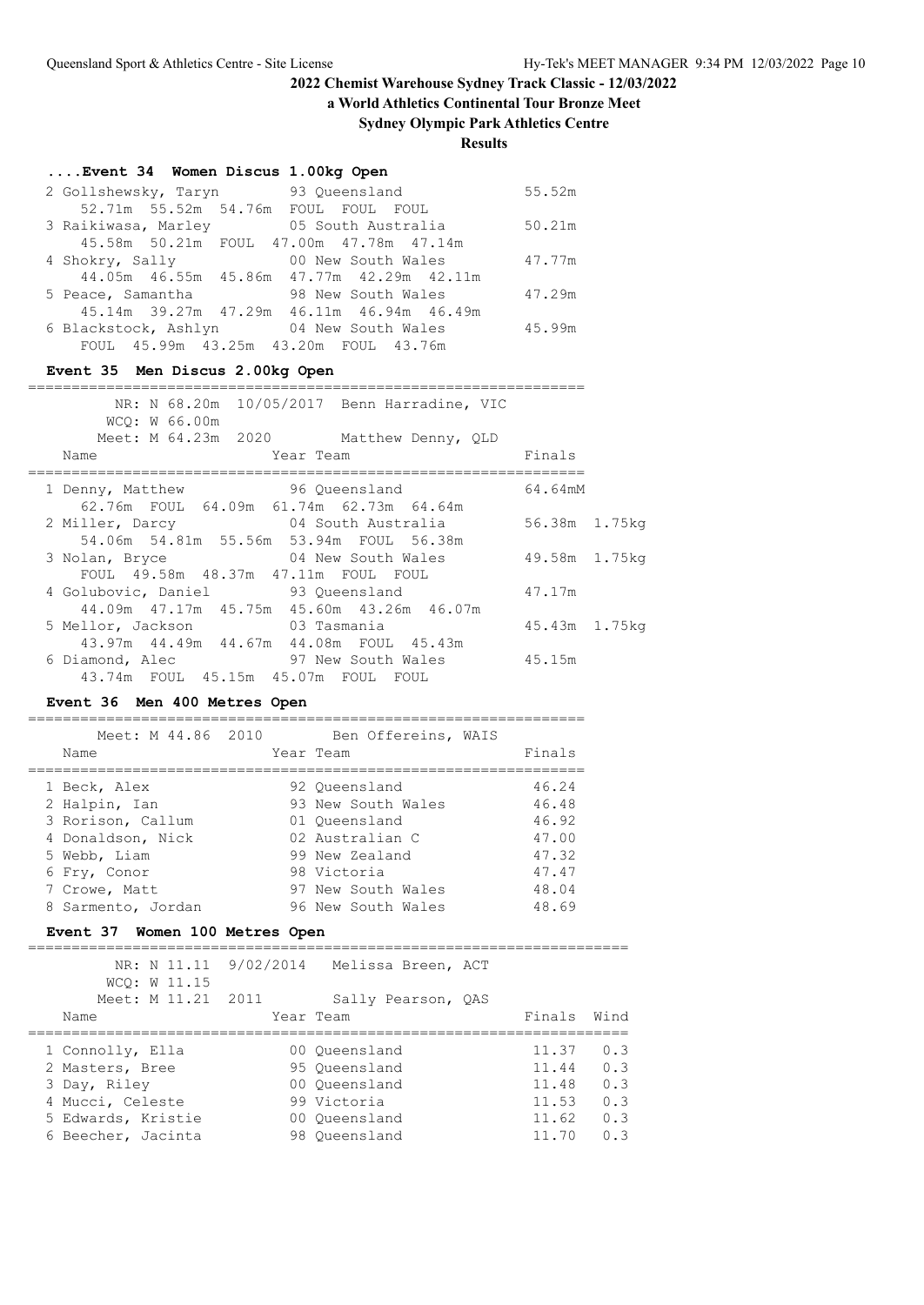**a World Athletics Continental Tour Bronze Meet**

## **Sydney Olympic Park Athletics Centre**

**Results**

# **....Event 37 Women 100 Metres Open**

| 7 Stoilova, Aleksandra |  | 05 New South Wales | 11.75 0.3 |  |
|------------------------|--|--------------------|-----------|--|
| 8 Quirk, Monique       |  | 01 New South Wales | 11.88 0.3 |  |
| 9 Clav, Liz            |  | 95 Oueensland      | 11.90 0.3 |  |

================================================================

#### **Event 38 Women 3000 Metres Nat Final Open**

| Meet: M 8:43.14 1990 |             | NR: N 8:36.03 25/09/2020 Jessica Hull, NSW<br>Liz McColgan, GBR |         |
|----------------------|-------------|-----------------------------------------------------------------|---------|
| Name                 | Year Team   |                                                                 | Finals  |
| 1 Davies, Rose       |             | 99 New South Wales                                              | 9:06.35 |
| 2 Rule, Natalie      |             | 96 Victoria                                                     | 9:06.68 |
| 3 Campbell, Holly    |             | 96 New South Wales                                              | 9:08.03 |
| 4 Campbell, Paige    |             | 96 New South Wales                                              | 9:09.92 |
| 5 Erbacher, Brielle  |             | 99 Oueensland                                                   | 9:10.49 |
| 6 Ryan, Emily        |             | 94 New South Wales                                              | 9:15.02 |
| 7 Feain-Ryan, Cara   |             | 99 Queensland                                                   | 9:15.17 |
| 8 Blundell, Jenny    |             | 94 New South Wales                                              | 9:15.37 |
| 9 Duncan, Melissa    | 90 Victoria |                                                                 | 9:16.59 |
| 10 Bunnage, Amy      |             | 05 Victoria                                                     | 9:17.42 |
| 11 Rourke, Lucinda   |             | 04 Victoria                                                     | 9:26.14 |
| 12 Noble, Jessica    |             | 01 New South Wales                                              | 9:26.28 |
| 13 Roderick, Laura   |             | 03 New South Wales                                              | 9:26.74 |
| 14 Pascoe, Jessica   |             | 97 South Australia                                              | 9:27.70 |
| 15 Norberg, Abigail  |             | 90 New South Wales                                              | 9:29.05 |
| 16 Williams, Brooke  |             | 90 Victoria                                                     | 9:32.55 |
| 17 Jensen, Regina    |             | 80 New South Wales                                              | 9:44.79 |
| -- Dess, Klara       |             | 00 Australian C                                                 | DNS     |

#### **Event 39 Women 400 Metres Hurdles 0.762m Open**

| Meet: M 55.45 2012  | NR: N 53.17 28/09/1988 Debbie Flintoff-King, VIC<br>Lauren Boden, AIS |         |
|---------------------|-----------------------------------------------------------------------|---------|
| Name                | Year Team                                                             | Finals  |
|                     |                                                                       |         |
| 1 Bing, Portia      | 93 New Zealand                                                        | 55.54   |
| 2 Guthrie, Isabella | 03 New South Wales                                                    | 58.72   |
| 3 Ito, Akiko        | 95 Japan                                                              | 59.36   |
| 4 Mate, Brodee      | 98 New South Wales                                                    | 1:00.31 |
| 5 Cowie, Genevieve  | 95 New South Wales                                                    | 1:00.89 |
| 6 Douglas, Susie    | 01 New South Wales                                                    | 1:01.53 |
| 7 Seitaridis, Susie | 97 New South Wales                                                    | 1:03.69 |

## **Event 40 Women 400 Metres Open**

| NR: N 48.63<br>Meet: M 50.43 2003<br>Name                                                                                 | 29/07/1996 Cathry Freeman, VIC<br>Jana Pittman, VIS<br>Year Team                                                    | Finals                                             |
|---------------------------------------------------------------------------------------------------------------------------|---------------------------------------------------------------------------------------------------------------------|----------------------------------------------------|
| 1 Connolly, Ella<br>2 Thornton, Jessica<br>3 Guthrie, Jasmin<br>4 Campbell,, Paige<br>5 Beer, Ellie<br>6 Blackburn, Angie | 00 Oueensland<br>98 New South Wales<br>03 New South Wales<br>05 New South Wales<br>03 Oueensland<br>89 Australian C | 52.21<br>53.95<br>54.10<br>54.35<br>54.70<br>56.50 |